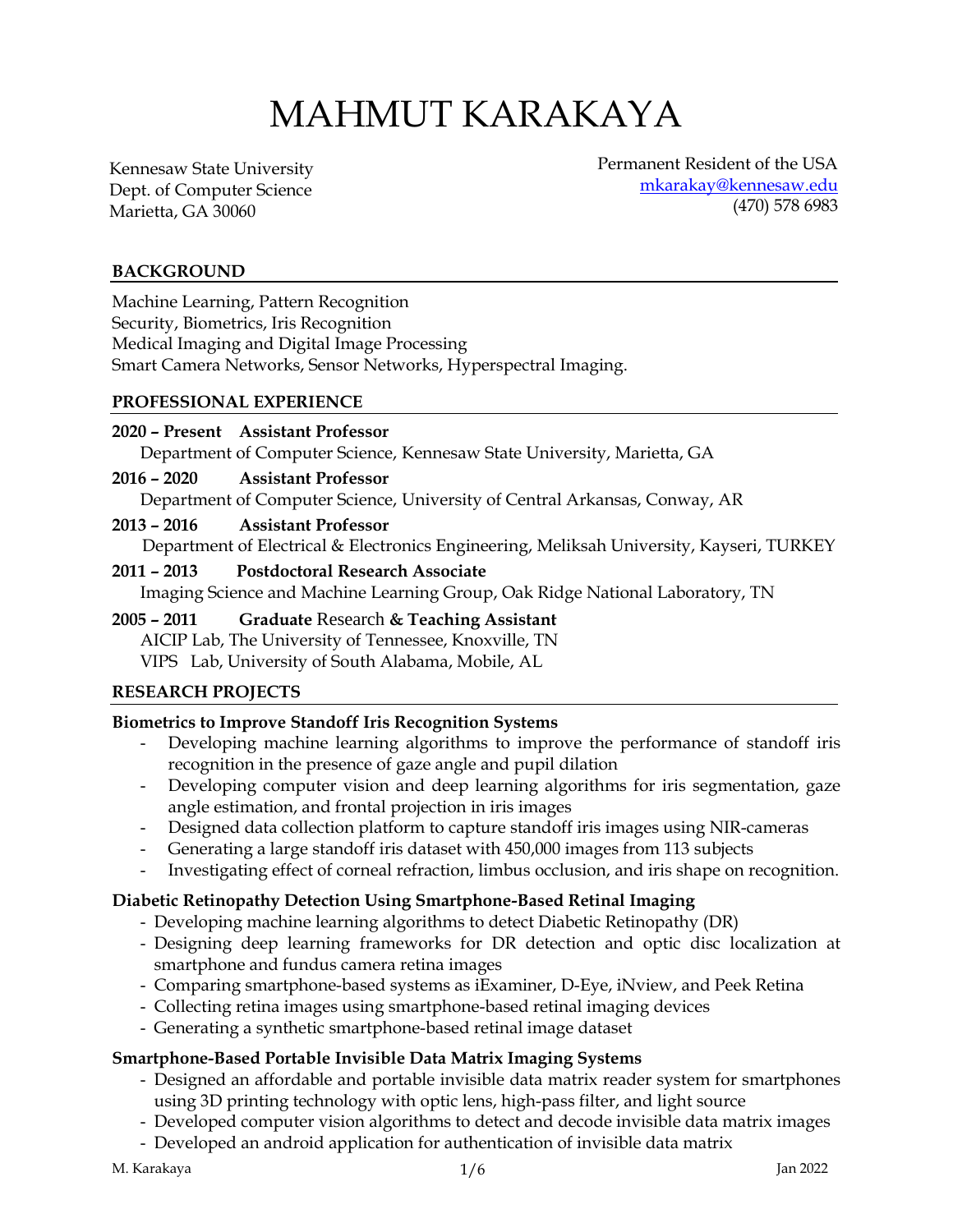# **Computational Methods in Neuroscience & Live Cell Imaging**

- Developing segmentation algorithms for leading and trailing processes of neurons.
- Developing 3D Stitching algorithms to reconstruct neuron images from multiple images.
- Designed an automatic detection, segmentation, and classification algorithm to discover morphological features of retinal neurons in large-scale 3D confocal images.
- Developing algorithms for comprehensive characterization of live cells to understand the functions of proteins, molecular interactions, and networks.

# **Eye Gaze Tracking**

- Developing less constraint gaze tracking algorithms using the correlation filters
- Designed an optical system for gaze tracking using webcam and zoom lens at computers
- Designed data collection protocols and software to collect data from 30 subjects

# **Collaborative Solutions to Smart Camera Networks**

- Designed lightweight and energy efficient target detection, localization and tracking algorithms in crowds using a progressive certainty map in smart camera networks.
- Designed fault detection, correction, and tolerance algorithm for target localization.
- Analyzed coverage estimation problem in the presence of occlusions and proposed a closed form solution for the visual coverage estimation in smart camera networks.
- Designed a new version of Mobile Sensor Platform with acoustic and imaging capabilities.

# **RESEARCH GRANTS**

|                                                                                              | 10/2019 - 09/2022 Standoff Iris Recognition Systems Using Deep Learning Frameworks         |                                |
|----------------------------------------------------------------------------------------------|--------------------------------------------------------------------------------------------|--------------------------------|
| Funding Agency: NSF-SaTC                                                                     |                                                                                            |                                |
| Role: Principal Investigator                                                                 |                                                                                            | <b>Total Budget: \$259,316</b> |
| 08/2021 - 07/2022 Computerized Assessment and Real-Time Assistance for 3D Cataract Surgery   |                                                                                            |                                |
| Funding Agency: Office of Research at Kennesaw State University                              |                                                                                            |                                |
| <b>Role:</b> Principal Investigator                                                          |                                                                                            | <b>Total Budget: \$15,000</b>  |
| $01/2018 - 04/2020$                                                                          | Development of Retina Imaging System using Smartphones                                     |                                |
|                                                                                              | Funding Agency: NIH NIGMS/ Arkansas INBRE                                                  |                                |
| Role: Principal Investigator                                                                 |                                                                                            | <b>Total Budget: \$291,800</b> |
|                                                                                              | 10/2017 - 09/2020 MRI: Acquisition of a High-Performance Computing System for UCA          |                                |
| <b>Funding Agency: NSF-CNS</b>                                                               |                                                                                            |                                |
| <b>Role:</b> Senior Personnel                                                                |                                                                                            | <b>Total Budget: \$105,084</b> |
|                                                                                              | 01/2017 - 12/2018 Understanding the Effect of Pupil Dilation on Off-angle Iris Recognition |                                |
| Funding Agency: Research Council at University of Central Arkansas                           |                                                                                            |                                |
| Role: Principal Investigator                                                                 |                                                                                            | Total Budget: \$7,653          |
|                                                                                              | 04/2015 - 10/2016 Development of Invisible Data Matrix Reader System with Smartphones      |                                |
| Funding Agency: The Scientific and Technological Research Council of Turkey (TÜBİTAK)        |                                                                                            |                                |
| <b>Role:</b> Principal Investigator                                                          |                                                                                            | <b>Total Budget: \$67,000</b>  |
|                                                                                              | 11/2013 - 10/2015 Improving Iris Recognition Algorithms for Non-Ideal Iris Images          |                                |
| <b>Funding Agency:</b> The Scientific and Technological Research Council of Turkey (TÜBİTAK) |                                                                                            |                                |
| Role: Principal Investigator                                                                 |                                                                                            | <b>Total Budget: \$50,000</b>  |
| 06/2014 - 07/2015 Improving Performance of Iris Recognition for Off-Angle Iris Images        |                                                                                            |                                |
| Funding Agency: Meliksah University                                                          |                                                                                            |                                |
| Role: Principal Investigator                                                                 |                                                                                            | <b>Total Budget: \$12,000</b>  |
| <b>PATENTS</b>                                                                               |                                                                                            |                                |

# 1. **M. Karakaya**, Smartphone based portable retina imaging system, Turkey, 2014/00902

2. **M. Karakaya**, Invisible data matrix reader system for smartphones, Turkey, 2015/16758.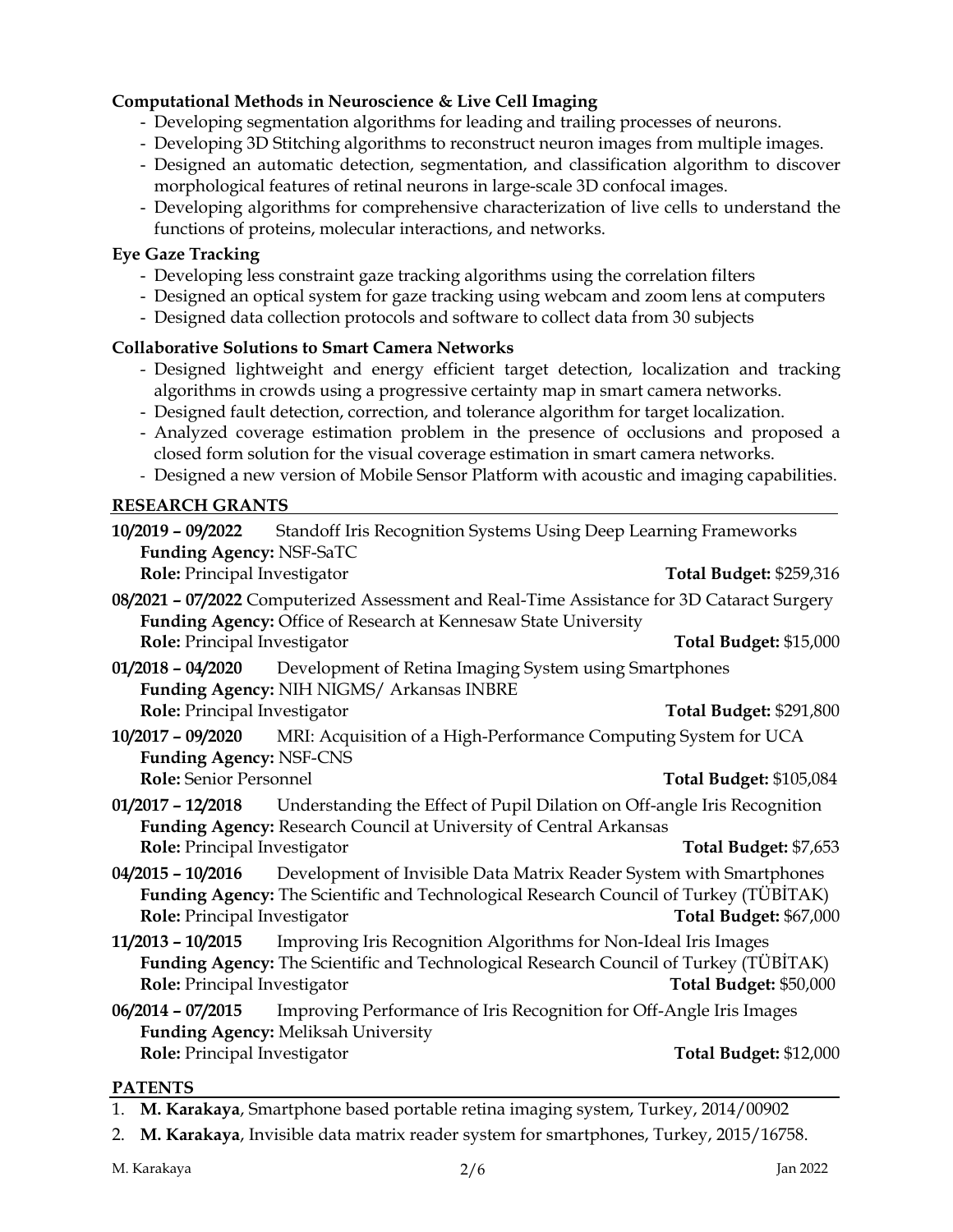# **AWARDS & HONORS**

- Chancellor's Honor for Extraordinary Professional Promise at University of Tennessee, 2010.
- Best Paper Award in ACM/IEEE Inter. Conf. on Distributed Smart Cameras, 2009.
- Full-scholarship and High Honor Student at Fatih University, Turkey, 2000-2005.
- Ranked 14<sup>th</sup> among 200,000 technical high school graduates in the nationwide university admissions examination, Turkey, 2000.

# **EDUCATION**

- **2011 PhD in Computer Engineering,** University of Tennessee, Knoxville, TN Dissertation Topic: Collaborative Solutions to Visual Sensor Networks
- **2007 M.S. in Electrical Engineering,** University of South Alabama, Mobile, AL Thesis: Enhanced SEM Algorithm for Object Detection in Hyperspectral Imagery
- **2005 B.S. in Electronics Engineering,** Fatih University, Istanbul, TURKEY

# **TEACHING EXPERIENCE**

## **Assistant Professor**

KSU : Dept. of Computer Science, Kennesaw State University, Marietta, GA UCA: Dept. of Computer Science, University of Central Arkansas, Conway, AR MU : Dept. of Electrical and Electronics Engineering at Meliksah University, TURKEY

- **CS 7267 :** Machine Learning (F'21) @KSU
- **CS 7367 :** Machine Vision (S'21, S'22) @KSU
- **CS 3503 :** Computer Architecture and Organization (F'20, S'21, S'22) @KSU
- **ENGR 3415 :** Digital Logic Design & Lab (S'19, F'19, S'20) @UCA
- **ENGR 3340 :** Digital Image Processing (F'16, S'18, F'18, F'19) @UCA
- **CSCI 2440 :** Assembly Language and Computer Organization (F'16, S'17, F'17) @UCA
- **EEE 301/302 :** Electronics I&II (S'14, F'14, S'15, F'15, S'16) @ MU
- **EEE 422/566 :** Digital Image Processing (S'14, F'14, F'15, S'16) @ MU

# **BOOK CHAPTERS**

1. D. S. Bolme, H. Santos-Villalobos, J. Thompson, **M. Karakaya** and C. Bensing Boehnen, "Off-Angle Iris Correction Methods" Handbook of Iris Recognition, ISBN 978-1-4471-6784-6, 2016.

# **JOURNAL PUBLICATIONS**

- 1. **M. Karakaya**, "Iris-Ocular-Periocular: Towards more accurate Biometrics for Off-angle Images" Journal of Electronic Imaging, 30(3), 033035, 2021.
- 2. E. Jalilian, **M. Karakaya** and A. Uhl, "CNN Based Off-angle Iris Segmentation and Recognition" IET Biometrics, 10(5), pp. 518-535 2021.
- 3. **M. Karakaya** and R. E. Hacisoftaoglu "Comparison of Smartphone-based Retinal Imaging Systems for Diabetic Retinopathy Detection using Deep Learning" BMC Bioinformatics, 21(Suppl 4):259, 2020.
- 4. R. E. Hacisoftaoglu, **M. Karakaya** and A. B. Sallam, "Deep Learning Framework for Diabetic Retinopathy Detection with Smartphone-based Retinal Imaging Systems" Pattern Recognition Letters, vol. 135, pp. 409-417, 2020.
- 5. **M. Karakaya** and E. T. Celik "Effect of Pupil Dilation on Off-angle Iris Recognition" Journal of Electronic Imaging, 28(3), 033022, June 2019.
- 6. **M. Karakaya**, "A study of how gaze angle affects the performance of iris recognition" Pattern Recognition Letters, vol. 82, Part 2, pp. 132-143, Oct. 2016.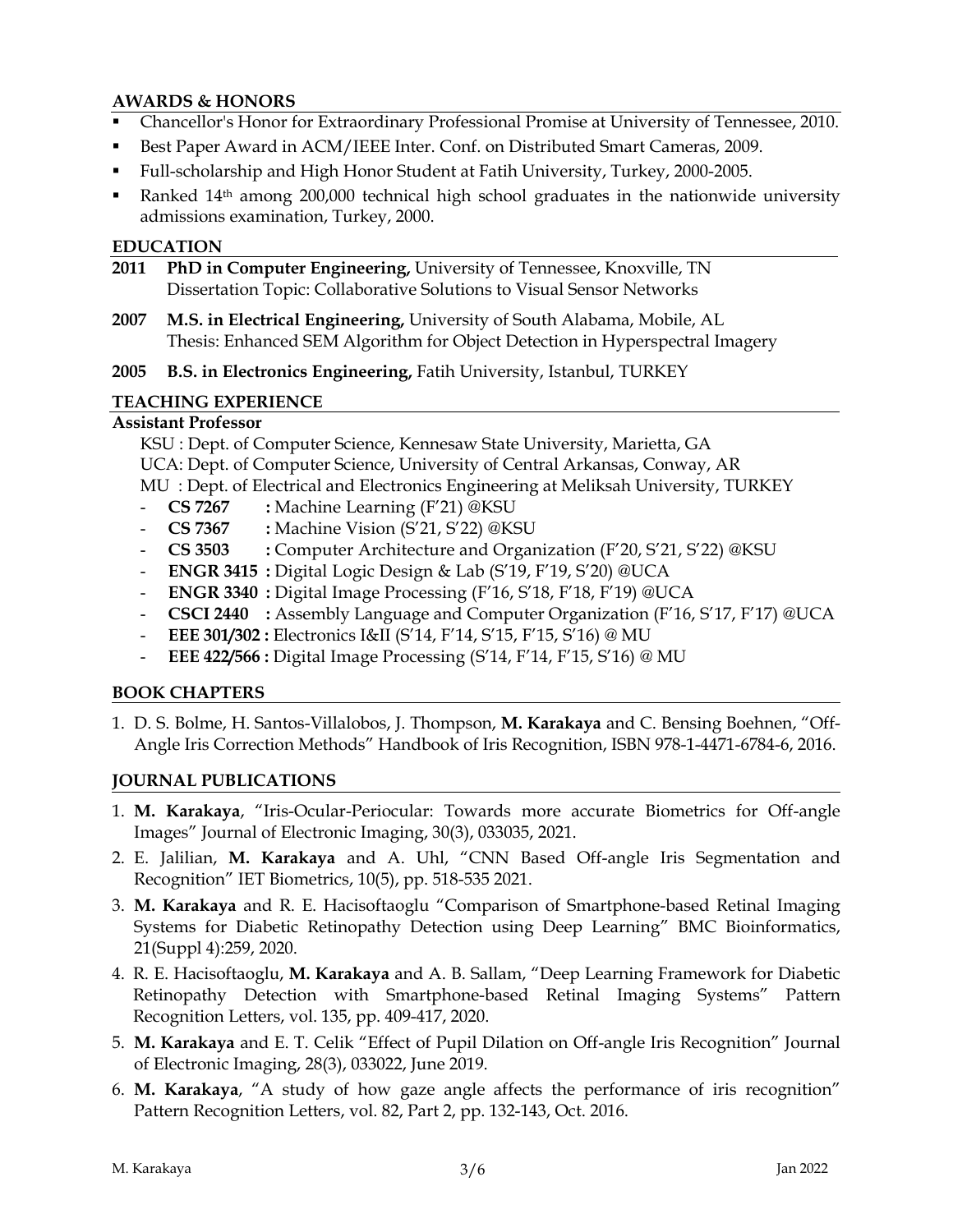- 7. **M. Karakaya** and H. Qi, "Collaborative Localization in Visual Sensor Networks", ACM Transactions on Sensor Networks, vol. 10, issue 2, article 18, pp. 1-24, Jan. 2014.
- 8. N. Trivedi, J. S Ramahi, **M. Karakaya**, D. Howell, R. A Kerekes and D. J Solecki, "Leadingprocess actomyosin coordinates organelle positioning and adhesion receptor dynamics in radially migrating cerebellar granule neurons", Neural Development, 9:26, 2014.
- 9. **M. Karakaya** and H. Qi, "Coverage Estimation for Crowded Targets in Visual Sensor Networks", ACM Transactions on Sensor Networks, vol. 8, issue 3, article 26, pp. 1-22, 2012.
- 10.**M. Karakaya** and H. Qi, "Distributed Target Localization using a Progressive Certainty Map in Visual Sensor Networks", Journal of Ad Hoc Networks, vol. 9, pp. 576–590, 2011.
- 11.R. A. Kerekes, R. A. Martins, D. Davis, **M. Karakaya**, S. S. Gleason and M. A. Dyer, "Automated Tracing of Horizontal Neuron Processes During Retinal Development", Neurochemical Research, vol. 36, no. 4, pp. 583-593, 2011.
- 12.R. A. P. Martins, D. Davis, R. A. Kerekes, J. Zhang, I. T. Bayazitov, D. Hiler, **M. Karakaya**, S. Frase, S. S. Gleason, S. S. Zakharenko, D. A. Johnson, and M. A. Dyer, "Retinoblastoma (Rb) regulates laminar dendritic arbor reorganization in retinal horizontal neurons", Proceedings of the National Academy of Science 108: 21111-21116, 2011.

# **CONFERENCE PROCEEDINGS**

- 1. **M. Karakaya**, R.S. Aygun, and A. Sallam, "Collaborative Deep Learning for Privacy Preserving Diabetic Retinopathy Detection", submitted to IEEE EMBC 2022.
- 2. K. Diab and **M. Karakaya**, "CNN-based Gaze Estimation for Off-angle Iris Images", submitted to IEEE Southeast Conference 2022.
- 3. S. Phillips and **M. Karakaya**, "Effects of Distance and Gaze Angle on CNN-Based Standoff Iris Recognition", submitted to IEEE Southeast Conference 2022.
- 4. E. Jalilian, G. Wimmer, **M. Karakaya** and A. Uhl, "Deep Learning based Off-angle Iris Recognition", accepted by IEEE International Conference on Acoustics, Speech, & Signal Processing (ICASSP), 2022.
- 5. **M. Karakaya**, "Fragile Bits in Off-angle Iris Recognition", IEEE International Workshop on Biometrics and Forensics (IWBF), pp. 1-6, 2021.
- 6. E. Elrich and **M. Karakaya**, "Comparison of Elliptical Unwrapping and Frontal Projection for Off-angle Iris Normalization", SPIE Defense and Commercial Sensing Conference 2021.
- 7. E. Jalilian, **M. Karakaya** and A. Uhl, "End-to-end Off-angle Iris Recognition Using CNN Based Iris Segmentation", International Conference of the Biometrics Special Interest Group (BIOSIG), 2020.
- 8. D. Kim, R. E. Hacisoftaoglu, and **M. Karakaya**, "Optic Disc Localization in Retina Images using Deep Learning Framework", Proc. SPIE 11419, Disruptive Technologies in Information Sciences IV, 2020.
- 9. E. Jalilian, A. Uhl, and **M. Karakaya**, "Gaze-angle Impact on Iris Segmentation using CNNs", IEEE International Conference on Biometrics: Theory, Applications and Systems, Sep 2019.
- 10. R. E. Hacisoftaoglu and **M. Karakaya**, "Field of View of Portable Ophthalmoscopes for Smartphones" SPIE Defense and Computational Sensing Conference, April 2019.
- 11. **M. Karakaya**, "Deep Learning Frameworks for Off-Angle Iris Recognition" IEEE International Conference on Biometrics: Theory, Applications and Systems, Oct 2018.
- 12. S. Cetin and **M. Karakaya,** "Effect of segmentation errors on off-angle iris recognition" Disruptive Technologies in Information Sciences, SPIE, Orlando, FL, 2018.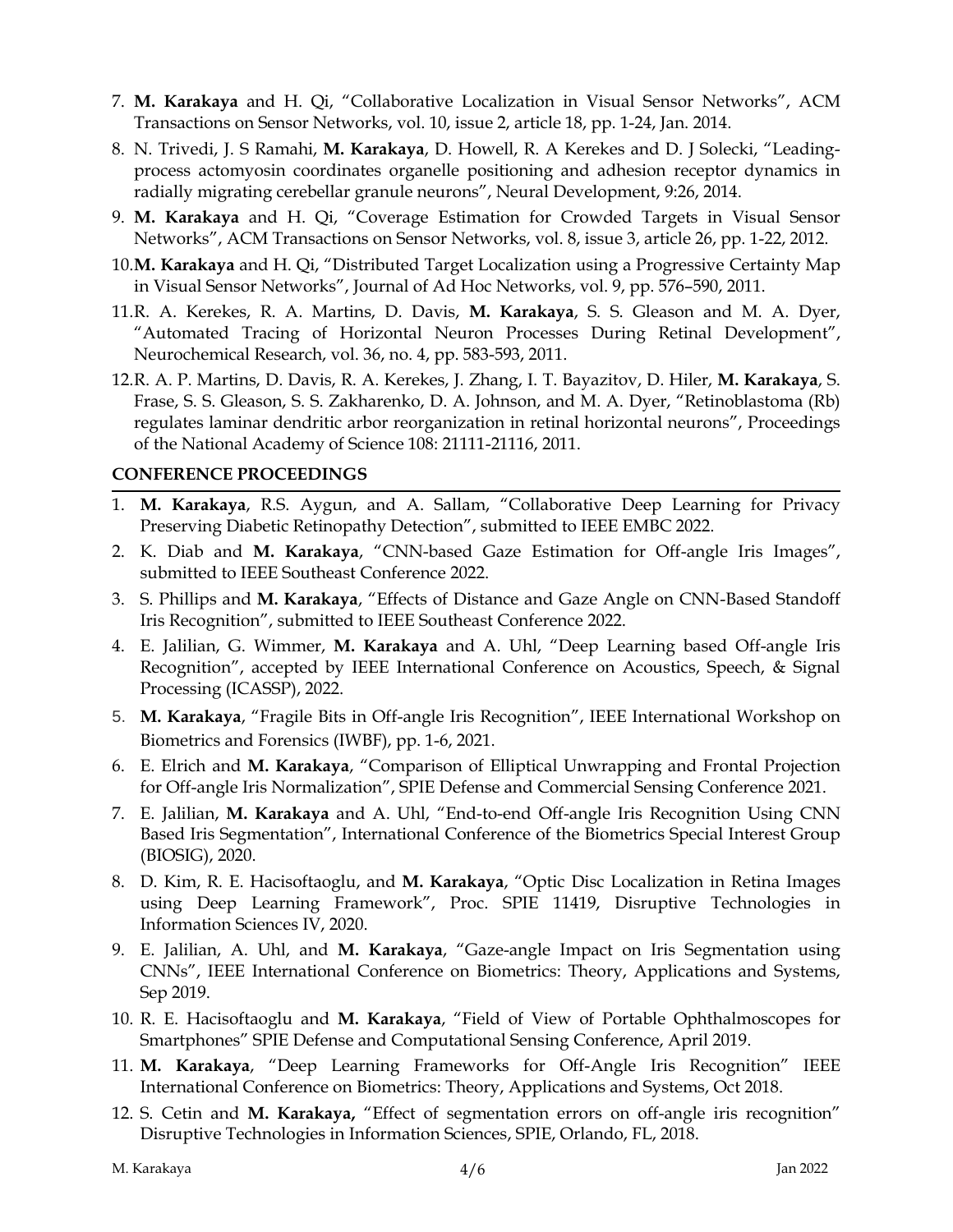- 13. E. T. Celik and **M. Karakaya**, "Pupil Dilation at Synthetic Off-angle Iris Images" Inter. Conference of the Biometrics Special Interest Group (BIOSIG), Germany, Sep. 2016.
- 14. H. Sun, M. C. Uysalturk and **M. Karakaya**, "Invisible 2D Data Matrix Detection with Smart Phone Using Geometric Correction and Hough Transform" Optical Pattern Recognition XXVII, 98450P, SPIE, Baltimore, MD, Apr 2016.
- 15. O. M. Kurtuncu, G. N. Cerme and **M. Karakaya**, "Comparison and evaluation of datasets for off-angle iris recognition" Sensors, and Command, Control, Communications, and Intelligence Technologies for Homeland Security, Defense, and Law Enforcement Applications XV, 98250O, SPIE, Baltimore, MD, Apr 2016.
- 16. O. M. Kürtüncü and **M. Karakaya**, "Limbus Impact Removal for Off-angle Iris Recognition using Eye Models" IEEE International Conference on Biometrics: Theory, Applications and Systems (BTAS), Washington DC, Sep 2015.
- 17. G. N. Cerme and **M. Karakaya**, "3D iris structure impact on iris recognition", IEEE Conference on Signal Processing and Communications Applications, TURKEY, 2015.
- 18. **M. Karakaya,** R. Yoldash and C. B. Boehnen "A Gallery Approach for Off-angle Iris Recognition", Biometric and Surveillance Technology for Human and Activity Identification XII, 945708, SPIE, Baltimore, MD, Apr 2015.
- 19. **M. Karakaya,** D. Bolme, and C. Boehnen. "Eye Gaze Tracking Using Correlation Filters", Image Processing: Machine Vision Applications VII, SPIE, vol. 9024, no. 29, Feb 2014.
- 20. T. Yang, J. Stahl, S. Schuckers, F. Hua, C. B. Boehnen, **M. Karakaya**, "Gaze angle estimate and correction in iris recognition", IEEE Symposium on Computational Intelligence in Biometrics and Identity Management, pp.132-138, Dec. 2014
- 21. J. Thompson, H. S. Villalobos, **M. Karakaya,** D. Barstow, D. Bolme, and C. Boehnen, "Offangle Iris Correction using a Biological Model", IEEE International Conference on Biometrics: Theory, Applications and Systems (BTAS), Washington DC, Aug 2013.
- 22. **M. Karakaya,** D. Barstow, H. S. Villalobos, J. Thompson, D. Bolme, and C. Boehnen, "Limbus Impact on Off-angle Iris Degradation", International Conference on Biometrics, June 2013.
- 23. **M. Karakaya**, R. A. Kerekes, and D. J. Solecki, "Automated Tracing and Segmentation Tool for Migrating Neurons in 4D Confocal Imagery", Biomedical Sciences and Engineering Conference (BSEC), May 2013.
- 24. **M. Karakaya,** D. Barstow, H. S. Villalobos, J. Thompson, D. Bolme, and C. Boehnen, "Gaze Estimation for ORNL Biometric Eye Model in Off-angle Iris Recognition", Biometrics and Surveillance Technology for Human and Activity Identification X, vol. 8712:14, May 2013.
- 25. **M. Karakaya**, D. Barstow, H. S. Villalobos, and C. Boehnen, "An Iris Segmentation Algorithm based on Edge Orientation for Off-angle Iris Recognition", Image Processing: Machine Vision Applications VI, SPIE, vol. 86617, no. 5, Feb 2013.
- 26. **M. Karakaya** and H. Qi, "Communication and Energy Efficiency in Visual Sensor Networks for People Localization", Future of Instrumentation Inter. Workshop, Oct 2012.
- 27. H. S. Villalobos, D. Barstow, **M. Karakaya**, E. Chaum, and C. Boehnen, "ORNL Biometric Eye Model for Iris Recognition", IEEE International Conference on Biometrics: Theory, Applications and Systems (BTAS 2012), Washington DC, Aug 2012.
- 28. **M. Karakaya**, R. A. Kerekes, J. L. Morrell-Falvey, C. Foster, and S. T. Retterer, "Analysis of Tight Junction Formation and Integrity", IEEE International Conference of the Engineering in Medicine and Biology, San Diego CA, Aug 2012.